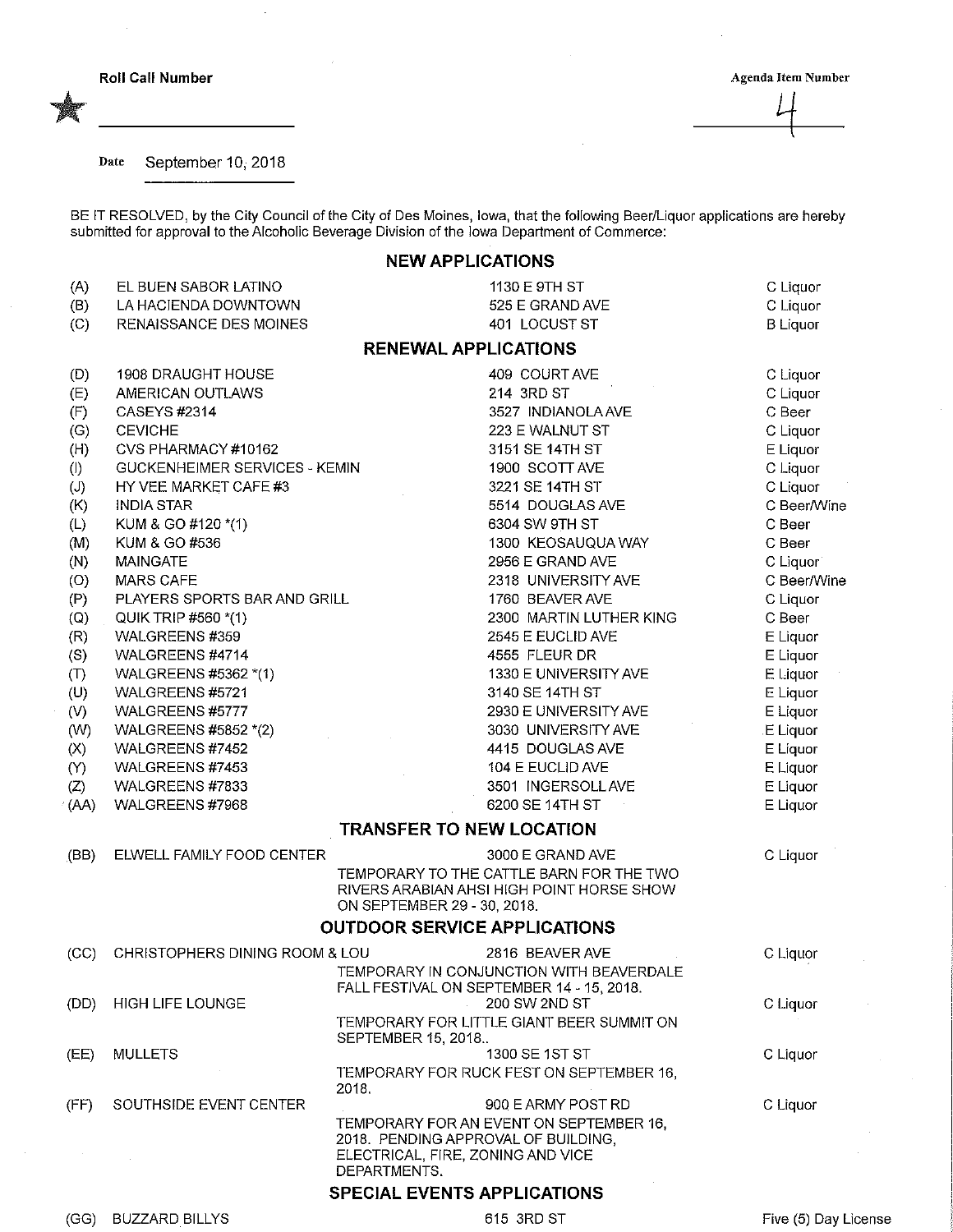| <b>Roll Call Number</b> |  |  |  |
|-------------------------|--|--|--|
|-------------------------|--|--|--|

Agenda Item Number  $\frac{1}{4}$ 

Date September 10, 2018

|      |                               | CLASS C LIQUOR LICENSE FOR NHL PRESEASON<br>GAME ON SEPTEMBER 19, 2018.                   |                      |
|------|-------------------------------|-------------------------------------------------------------------------------------------|----------------------|
| (HH) | CATHOLIC PASTORAL CENTER      | 601 GRAND AVE                                                                             | Five (5) Day License |
|      |                               | CLASS C LIQUOR LICENSE FOR ARTWORKS DES<br>MOINES ART CENTER GALA ON SEPTEMBER 15,        |                      |
|      | CATHOLIC PASTORAL CENTER      | 2018.<br>601 GRAND AVE                                                                    | Five (5) Day License |
| (11) |                               | SPECIAL CLASS C LIQUOR LICENSE (BEER/WINE)<br>FOR AMERICAN INSTITUTE OF ARCHITECTS AWARDS |                      |
|      |                               | CELEBRATION ON SEPTEMBER 20, 2018.                                                        |                      |
| (JJ) | IOWA LATINO HERITAGE FESTIVAL | 1000 GRAND AVE<br>CLASS B BEER LICENSE FOR FESTIVAL ON<br>SEPTEMBER 22 - 23, 2018.        | Five (5) Day License |
| (KK) | <b>OVATIONS FOOD SERVICES</b> | 833 5TH AVE                                                                               | Five (5) Day License |
|      |                               | CLASS C LIQUOR LICENSE FOR TAILGATE NHL<br>PRESEASON PARTY ON SEPTEMBER 19, 2018.         |                      |
| (LL) | <b>ROYAL MILE</b>             | 313 WALNUT ST                                                                             | Five (5) Day License |
|      |                               | CLASS B BEER LICENSE FOR MONUMENTAL MILE<br>2018 ON SEPTEMBER 20, 2018.                   |                      |
| (MM) | SAINTS PUB + PATIO BEAVERDALE | 4041 URBANDALE AVE                                                                        | Five (5) Day License |
|      |                               | CLASS C LIQUOR LICENSE FOR BEAVERDALE FALL<br>FESTIVAL ON SEPTEMBER 14 - 15, 2018.        |                      |

Moved by to adopt.

**COUNCILACTION** COWNIE BOESEN **COLEMAN GATTO** GRAY MANDELBAUM WESTERGAAKD TOTAL YEAS NAYS | PASS | ABSENT MOTION CARRIED APPROVED Mayor **CERTIFICATE** I, DTANE RAUH, City Clerk of said City hereby certify that at a meeting of the City Council of said City of Des Moines, held on the above date, among other proceedings the above wa s adopted. IN WITNESS WHEREOF, I have hereunfo set my hand and affixed my seal the day and year first above written. City Clerk